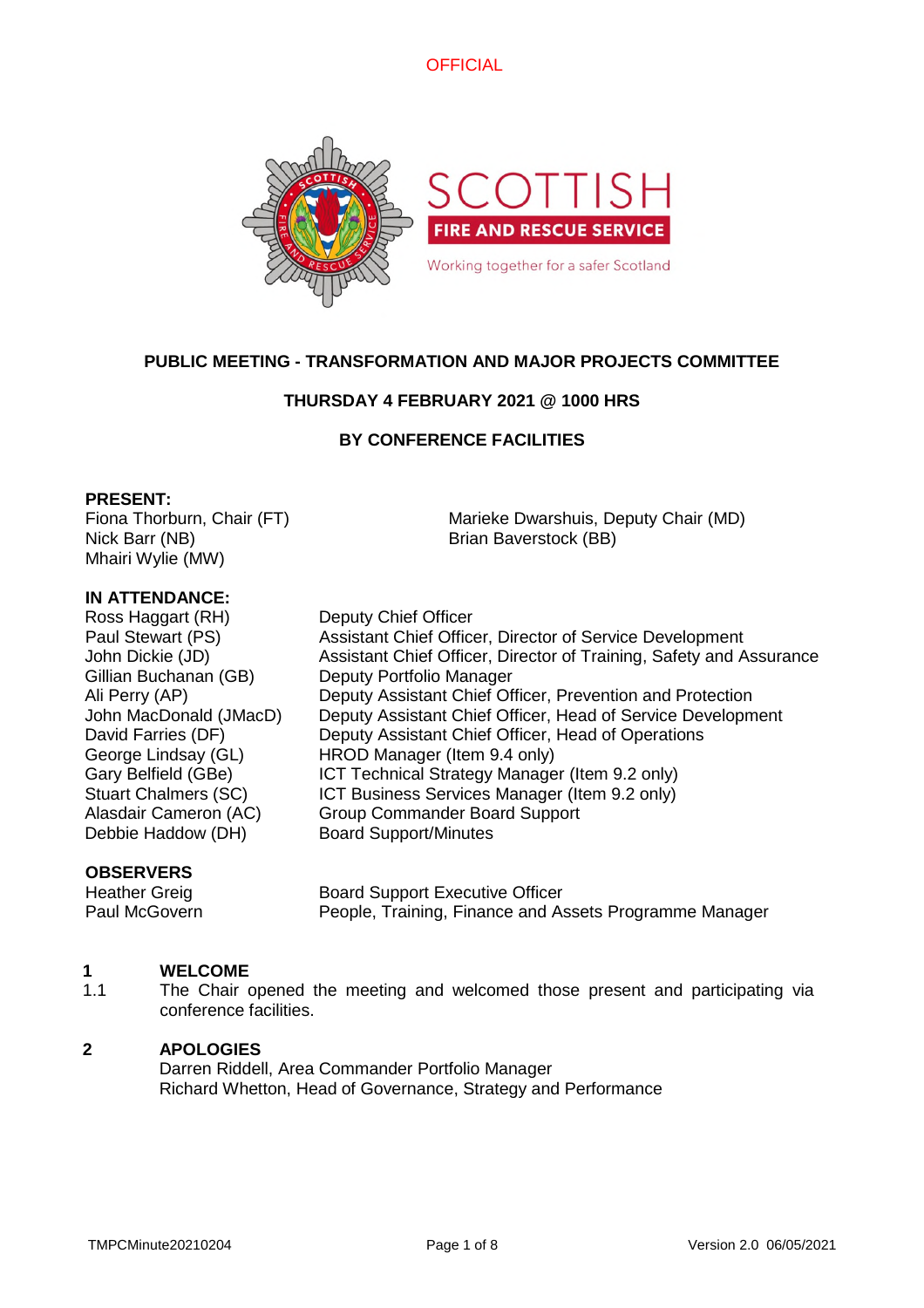#### **3 CONSIDERATION OF AND DECISION ON ANY ITEMS TO BE TAKEN IN PRIVATE**

- 3.1 The Committee agreed that the Periodic Update: Command and Controls Futures (CCF) Project (Agenda item 17) would be heard in the private session due to confidential commercial/financial information (Standing Order 9E). It was agreed that future CCF projects updates would be heard in the public session and, if appropriate, any specific commercial sensitivities would be heard in private session.
- 3.2 No further private items were identified.

#### **4 DECLARATION OF INTERESTS**

4.1 None

#### **5 MINUTES OF PREVIOUS PUBLIC MEETING: 5 NOVEMBER 2020**

- 5.1 Minor typographical errors were noted and agreed:
- 5.1.1 **Subject to the above amendment being made, the minutes of the meetings held on 5 November 2020 were approved as a true record of the meeting.**
- 5.2 **Matters Arising**
- 5.2.1 None

#### **6 ACTION LOG**

6.1 The TMPC Rolling Action Log was considered and actions were agreed and removed.

> **Item 7.2.6 Service Transformation Projects ST00009 OHCA/EMR (06/08/2020)** – Following discussions, it was agreed that this action would remain open until the closing report was presented. It was acknowledged that events had overtaken the requirement for an updated business case and costs to be presented. Due date to be revised to May 2021.

> **Item 7.4.2 RRU Project Review/Evaluation (06/08/21)** – Due date to be revised to May 2021.

> **Item 9.2.7 Major Projects Command and Control Futures – Change Request and Updated Dossier (05/11/20)** – Due to potential sensitivities, the Committee requested further clarification on the activities/issues affecting the Service mobilising system over the bonfire period to be provided in the private session. Following this clarification (in private session), it was agreed that this action would remain closed.

6.2 Within future updates, the Committee requested that should any original due date not be met; a brief explanation be provided within the position statement.

# **7 SENIOR MANAGEMENT BOARD (SMB) ACTION LOG**

It was noted that the SMB Action Log was included for information purposes only.

#### **8 SERVICE TRANSFORMATION PROJECTS**

#### 8.1 **Service Transformation Programme Dashboard**

- 8.1.1 GB presented the Service Transformation Programme Dashboard, noting that all projects were currently showing Green and briefed the Committee on the projects updates being presented.
- 8.1.2 The Committee queried what risk was being highlighted by the statement "the impact of new terms and conditions (T&C) for uniformed staff". It was recognised that several projects were reliant on the new T&Cs which had not been agreed. It was clarified that the risk statement should read "the impact of the lack of new Terms and Conditions".

**ACTION: GB**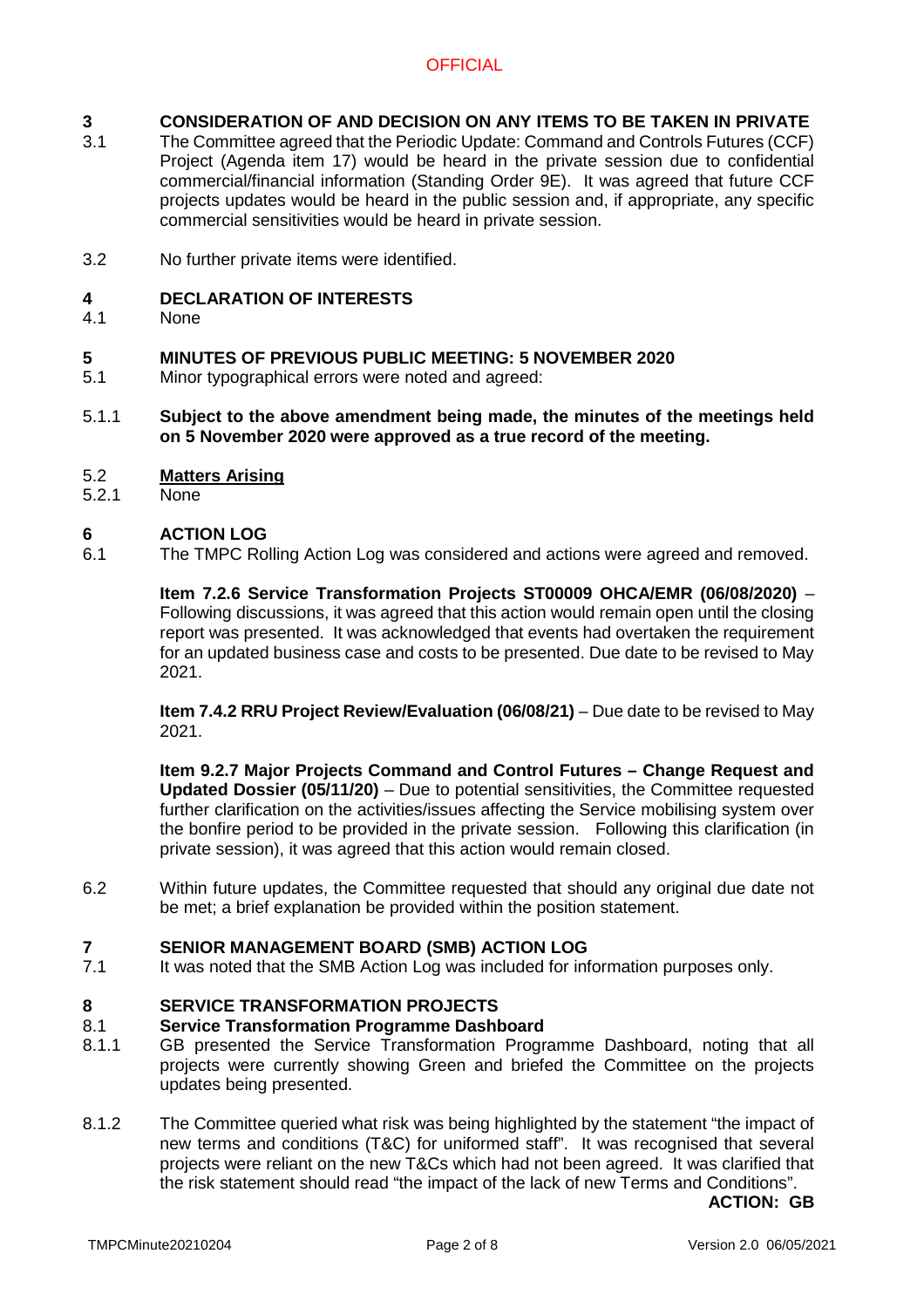- 8.1.3 In relation to Mass Casualty Event project, the dashboard indicates that this was on hold, therefore was potentially not being progressed by the Service and addressed by the Committee. RH acknowledged the potential for this to be misinterpreted and noted that these arrangements continued to be an area of focus and scrutiny for the Service Delivery Committee. RH advised that the portfolio was currently being reviewed and all Service Transformation projects, with the exception of Safe and Well, would be terminated or closed. The revised dashboard would be presented at the next meeting (May 2021).
- 8.1.4 For assurance purposes, progress on key milestones being achieved within the period of the report should be included in future dashboard reports.

**ACTION: GB**

#### 8.1.5 **The Committee noted the report.**

#### 8.2 **Service Delivery Model Programme (SDMP) Update**

- 8.2.1 JMacD updated the Committee on recent progress including the completion of potential scope of change report which had previously been shared with the SLT and Board. This was a high-level assessment of the Service portfolio. The Committee were given assurance, when looking at the scale of change, that a clear process would be followed, which included
	- Understanding profile of risk across the Scotland in order to accurately baseline any potential options for change.
	- Operationally model any potential options to assess their viability.
	- Impact assessments in terms of the equality impact on people and operational ability to maintain resilience and deliver service. A detailed business case for each individual option would also be required.
	- Formal consultation process.
- 8.2.2 JMacD noted that the further work would be required to develop the potential scale of change. The importance of legal compliance and best practice regarding public consultation was recognised. Due to a number of interdependent projects ie Unwanted Fire Alarm Signals (UFAS), running alongside the SDMP, a review of the wider change portfolio timelines was being undertaken. The impact of these interdependent projects would need to be understood before seeking to take forward any proposed SDMP changes.
- 8.2.3 JMacD informed the Committee that the Community Risk Index Model (CRIM) was on scheduled for completion by the end of March 2021 and the validation process with Edinburgh University was well advanced. An initial baseline CRIM for the East Service Delivery Area had been produced and had provided assurance that the risk assessment/profiling was accurate. This would enable the Service to target resources appropriate for both prevention and interventions activities.
- 8.2.4 JMacD advised the Committee that ORH Ltd had been appointed as consultant for operational modelling and noted their positive feedback on the level of information being used by the Service. He noted that the external validation from both Edinburgh University and ORH would help support and evidence the processes being applied by the Service should there be any future external scrutiny.
- 8.2.5 JMacD noted that the next steps included the planning both internal and external engagement and noted the recruitment for a dedicated full-time co-ordinator position to support the project.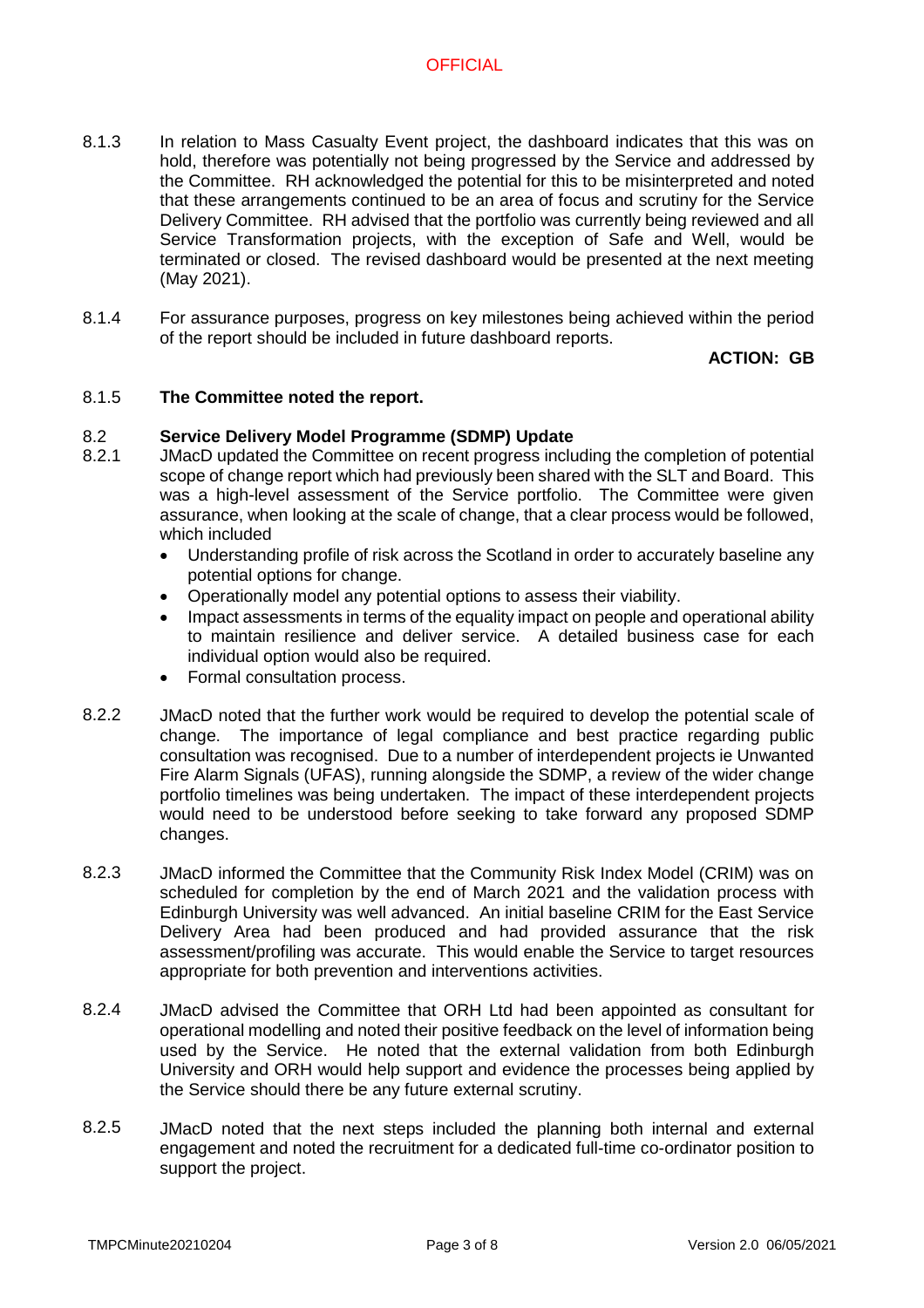- 8.2.6 The Committee commented on the risk associated with the communications and engagement elements. PS advised the Committee that the communications and engagement risk was a key component by the SMDP. A paper would be presented to the Strategic Leadership Team to discuss the staffing requirements including the recruitment of the co-ordinator role and the links to the wider Communications and Engagement function. He reminded the Committee of the 3 future consultations (Future Vision, UFAS and SDMP) which would be undertaken and noted the revised timelines would assist the Service to manage the process around the SDMP. Given the importance of this area, the Committee requested that as soon as practical the communication and engagement plan be presented for scrutiny and assurance purposes.
- 8.2.7 The Committee commented on the importance of understanding the level of existing communication within local areas and building on this foundation. Also, the importance and benefits of engagement with local communities being undertaken by local teams. JMacD assured the Committee that, from a SDMP perspective, the knowledge and support from the Local Senior Officer's and their teams was essential to understand the local area's needs and requirements.
- 8.2.8 It was confirmed that the updated timeline would be presented to the Board on 25 February 2021.

#### 8.2.9 **The Committee noted and welcomed the update.**

#### 8.3 **Retained and Volunteer Duty System – Change Request and Updated Dossier**

8.3.1 DF presented the Change Request and updated dossier to the Committee noting that the Retained and Volunteer Duty System (RVDS) project had been extracted from the wider SDMP into the Operations function. This would improve alignment with other existing RVDS improvement workstreams, support successful delivery of project objectives and raise the profile of RVDS recruitment, retention and working practices. A Liaison Officer had been appointed to ensure any links with the wider SDMP and updates to the projects were maintained and identified.

#### 8.3.2 **The Committee noted the change request and updated dossier.**

#### 8.4 **Safe and Well - Change Request and Updated Dossier**

- 8.4.1 AP presented the Change Request and Updated Dossier noting the involvement of ICT in the development of the Safe and Well ICT system following the reallocation of capital funds. An additional milestone for the finalisation of the ICT system build (February 2021) had now been included. The final build would take account of the improvements and refinements identified through the analysis of the initial build and engagement with Community Action Team/LSO teams.
- 8.4.2 AP advised the Committee that he was not aware of any implications for the People, Training, Finance and Assets System project.

#### 8.4.3 **The Committee noted the change request and updated dossier.**

*(A Perry left at 1115 hrs)*

#### 9 **MAJOR PROJECTS**

#### 9.1 **Major Projects Dashboard**

9.1.1 GB presented the Major Projects Dashboard, noting exceptions were being reported on Command and Control Future project showing Amber for time, cost and quality; McDonald Road Refurbishment project showing Amber for time, cost and skills &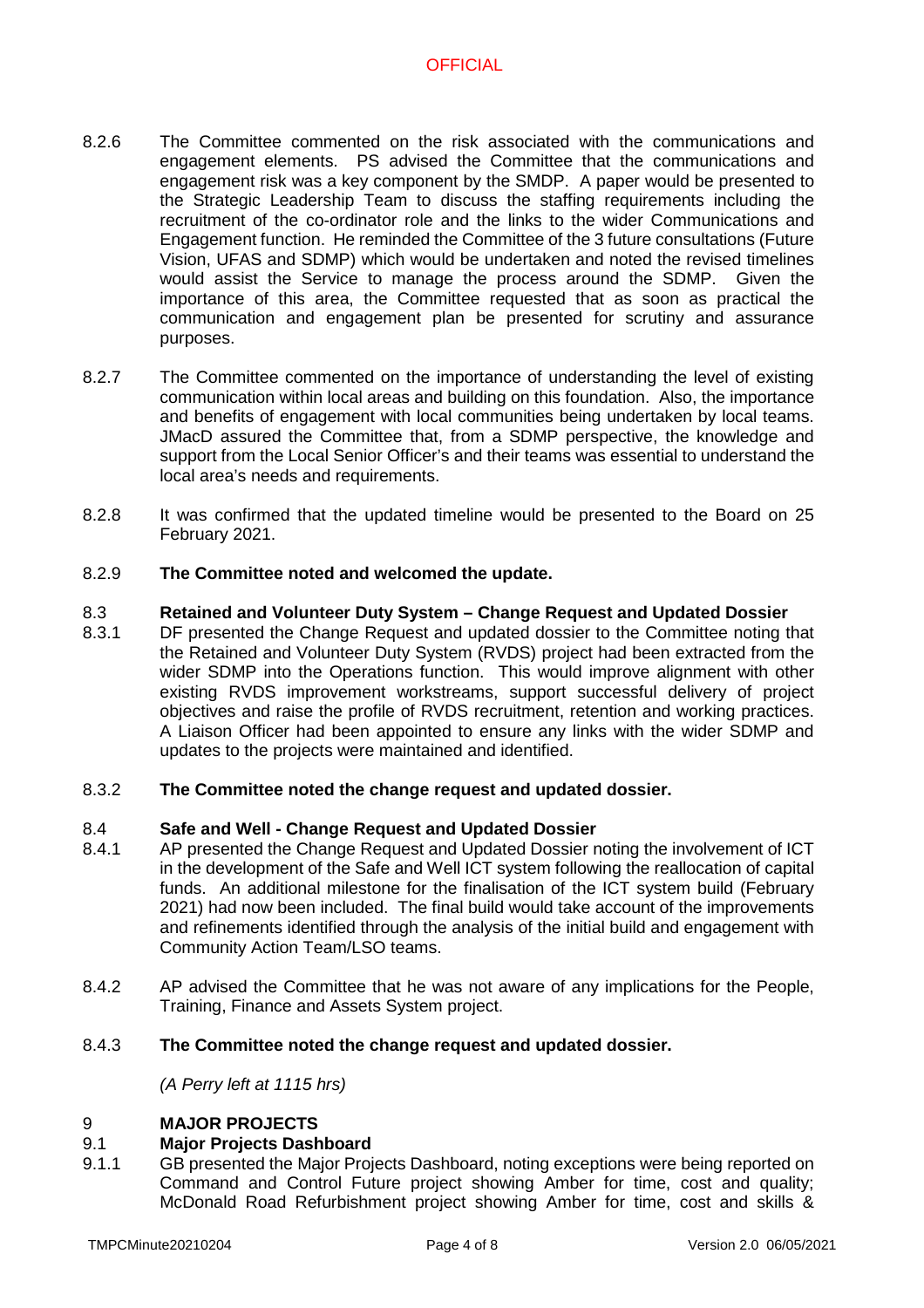resource due to COVID restrictions; Protection of Vulnerable Groups project showing Red for time and cost and Amber for skills and resource; Emergency Service Network project showing Amber for time and Red for cost; and the People, Training, Finance and Asset project showing Amber for skills and resource

9.1.2 The Committee commented on the benefit of expanding on the information being provided within the covering report to assist them to identify and focus on the important issues. GB noted the comment and would reflect this in the next iteration of the report. GB advised that this forms part of the wider development of the Portfolio Office and future reporting would be via management system rather than a manual process.

#### 9.2 **Emergency Services Network/ESMCP – Implementation Dossier**

- 9.2.1 PS reminded the Committee that the Emergency Services Network (ESN) was a UK Government led project and the Service continued to seek assurances from Scottish Government on the financial arrangements.
- 9.2.2 PS presented the updated project dossier to the Committee noting the implementation date has been deferred to 2023 and provided a brief overview of the project.
- 9.2.3 The Committee sought assurance on how the new Command and Control Mobilising System (CCMS) would integrate with the new ESN system. JD informed the Committee that Systel were working with the Home Office to deliver the ESN software. He also confirmed Systel's existing working relationship with South Yorkshire Fire and Rescue Service, who were the pilot site for the ESN project. JD noted that regular updates were provided at the Command and Control Future (CCF) Board on Systel and the ESN programme, and he does not foresee ESN impacting on the CCF Programme.
- 9.2.4 The Committee noted that the project risk controls were primarily beyond the scope of the Service and sought assurance that the Service were being as pro-active as possible in this regard.
- 9.2.5 The Committee were informed that the financial business case had not yet been received by the Service and this was outwith the Service's control. The Service were regularly engaging with Scottish Government and would continue to collate initial and potential reoccurring costs incurred. Procurement processes for equipment would be lead at a national project level. The Committee were reminded that Scottish Government were responsible for funding the project, however some costs would be borne by the Service.
- 9.2.6 **The Committee noted the updated dossier and verbal update.**

#### 9.3 **West Asset Resource Centre – Change Request**

9.3.1 GB presented the Change Request noting one technical change due to the installation of a 10-tonne crane no longer being required. There was no impact on the project timeline and would reduce the (Stage 2 construction) costs by £97K.

#### 9.3.2 **The Committee noted the Change request.**

#### 9.4 **Protection of Vulnerable Groups Scheme – Change Request and Updated Dossier**

9.4.1 GL presented the Change Request and Updated Dossier to the Committee and outlined the reasons for the 6-month extension period (September 2021) and the measures put in place to address these; the scope of the project to be extended to include all uniformed employees and appointment of new Project Manager.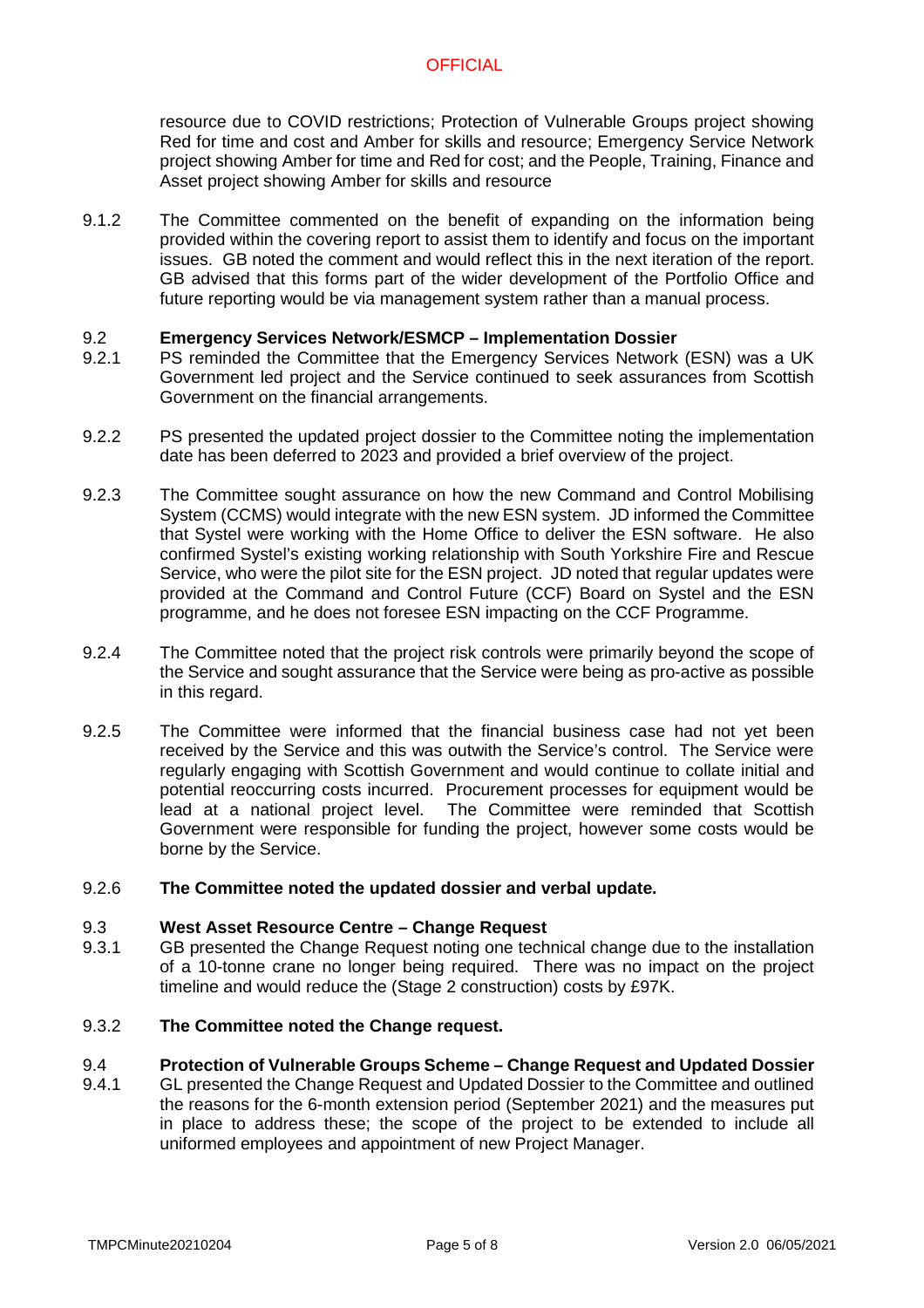- 9.4.2 Due to the lower than anticipated applications being processed, a potential underspend has been identified and highlighted to Finance.
- 9.4.3 **The Committee noted the change request and updated dossier.**

*(G Lindsay left at 1145 hrs) (The meeting broke at 1145 hrs and returned at 1155 hrs.)*

### **10 GENERAL REPORTS**

#### 10.1 **Benefits Management Tracker**

- 10.1.1 GB presented the Benefit Management Tracker to the Committee to provide an overview for the business change initiatives and noted its ongoing development by the Portfolio Office and Project Managers.
- 10.1.2 In relation to the inclusion of detailed cost benefits, GB advised the Committee of the intention to develop a more robust benefit management tracking system. This forms part of the wider review and restructure of the Portfolio Office. Due to the current recruitment of 2 keys roles, the timescale for the completion of the revised benefits management system had still to be determined.
- 10.1.3 The Committee commented on the benefit of highlighting any changes being made to the tracker to ensure appropriate attention can be given to them.
- 10.1.4 In relation to highlighting revisions within project documentation, RH agreed that this should be applied in a consistent manner.
- 10.1.5 In order to strengthen the Senior Management Board awareness, RH advised the Committee that a review of the financial aspects of projects was being undertaken. He reiterated the intention for additional financial information to be included in the benefits management tracker. He acknowledged the previous weaknesses in this area and respectfully asked the Committee for their forbearance when reviewing longstanding projects.
- 10.1.6 Following the appointment of the Head of Function and Programme Manager posts, new processes would be developed and introduced, however this would continue to be an iterative process regarding benefits management.

#### 10.1.7 **The Committee noted the update report.**

#### 10.2 **Gateway Review Action Plan**

- 10.2.1 GB presented the Gateway Review Action Plan update report to the Committee and advised that this continued to be developed and updated. The Committee were advised of the training delivered for the various roles across the portfolio.
- 10.2.2 The Senior Management Board continued to monitor progress and give due regard to the action plan; however, this would eventually be superseded once the Service's Long-Term Vision was agreed by the SFRS Board.
- 10.2.3 The Committee noted the significant progress being made against all recommendations

#### 10.2.4 **The Committee noted the report.**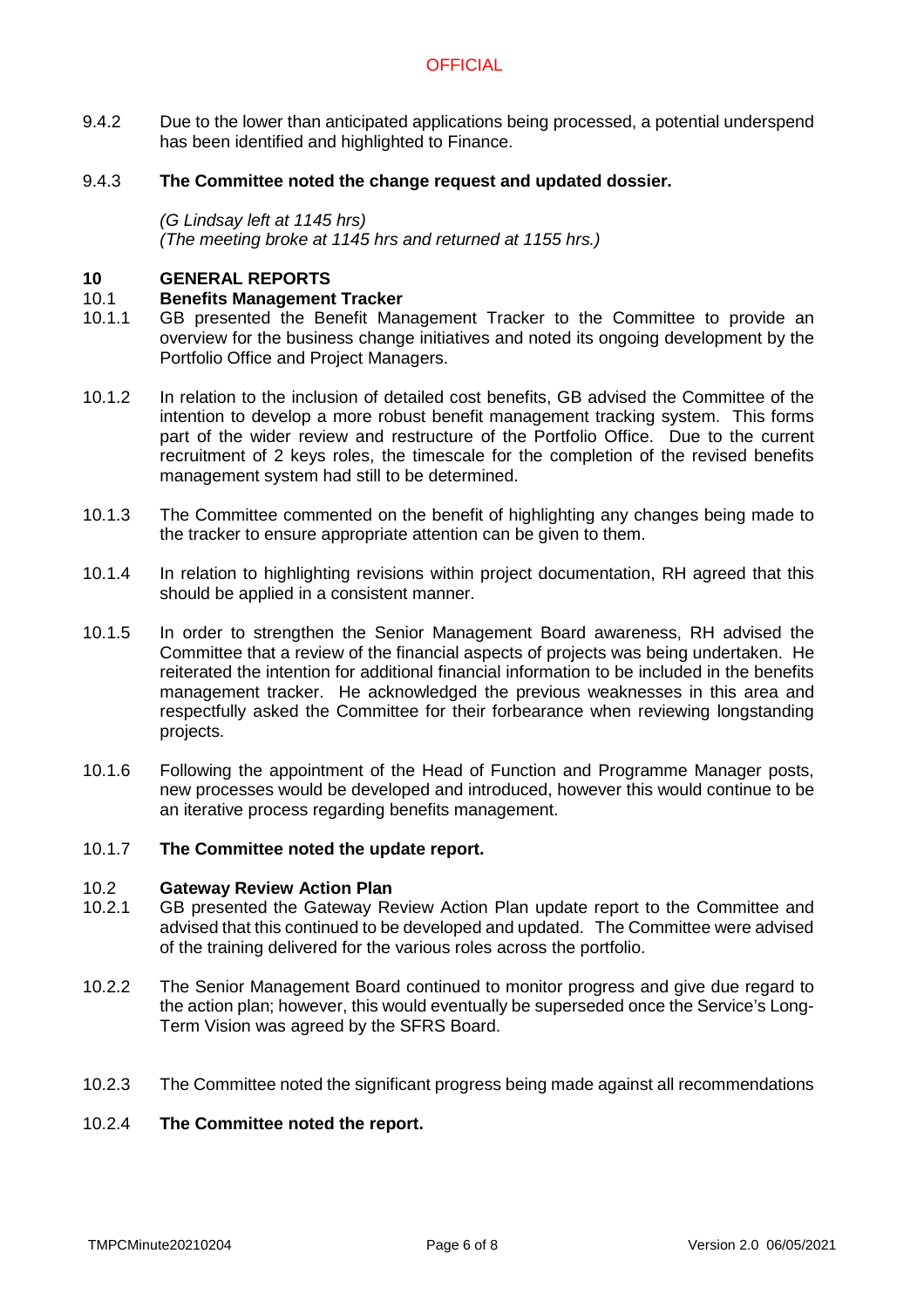#### **11 RISK**

#### 11.1 **Portfolio Office Risk Log**

- 11.1.1 GB presented the Committee with an overview of the identified risks that could impact on the various programmes of work being monitored by the Portfolio Office and noted that updates had been provided earlier in the meeting on both the CCF and SDMP. The following key areas were highlighted:
	- Seven risks recording ratings of 15 or more.
	- Two new risks added (CCF1.7 and SDMP 3/004).
	- One risk removed (CCF1.4). Now realigned to Service Delivery due to risk referring to day to day (business as usual) management of the legacy system.
- 11.1.2 It was clarified that Risk CCF1.1.1 would remain on the Portfolio Office Risk Register as the risk referred the failure to mobilise due to the legacy system with the mitigation being the implementation of a new mobilising system.
- 11.1.3 The Committee commented on the similarity between the risks CCF1.1.1, CCF1.1.2 and CCF1.1.3 and requested that this be reviewed for the next iteration of the report.
- 11.1.4 The Committee commented on the potential separation of risk CCF1.1.0 into the 2 individual risks. JD noted the comment and would consider whether any action was required.

#### 11.1.5 **The Committee noted the report.**

#### 11.2 **Strategic Risk Register**

11.2.1 PS presented the Aligned TMPC Directorate Risks to the Committee noting the revised format and noted that some risks had been discussed earlier in the meeting.

#### 11.2.2 **The Committee noted the report.**

#### 11.3 **Spotlight – Portfolio Office Resourcing**

- 11.3.1 PS presented a report to the Committee providing an update on the resourcing of the Portfolio Office (PO) as part of the Service's progress in setting up to deliver future organisational change programmes. The following key areas were highlighted:
	- Impact of COVID on the newly formed Service Development Directorate's ability to define its role and structure.
	- Outcomes of the Strategic Review including setting up to deliver and a path to the future.
	- Current recruitment of critical key posts Head of Function and Programme Manager.
	- Review of management and processes from inflight projects and programme.
	- Plan for the Plan's key areas of focus would include benefit trackers, development of process/systems, ensuring consistency of approach, knowledge management/ learning.
	- Initial consideration has been given to the restructure of the wider Portfolio Office structure.
- 11.3.2 The Committee welcomed the progress to date, the recruitment of key personnel within the function and the ultimate outcome of the Service being aware of and effectively manage the true cost of change including resources ie SFRS and non SFRS people deployed on projects.

#### 11.3.3 **The Committee noted the report.**